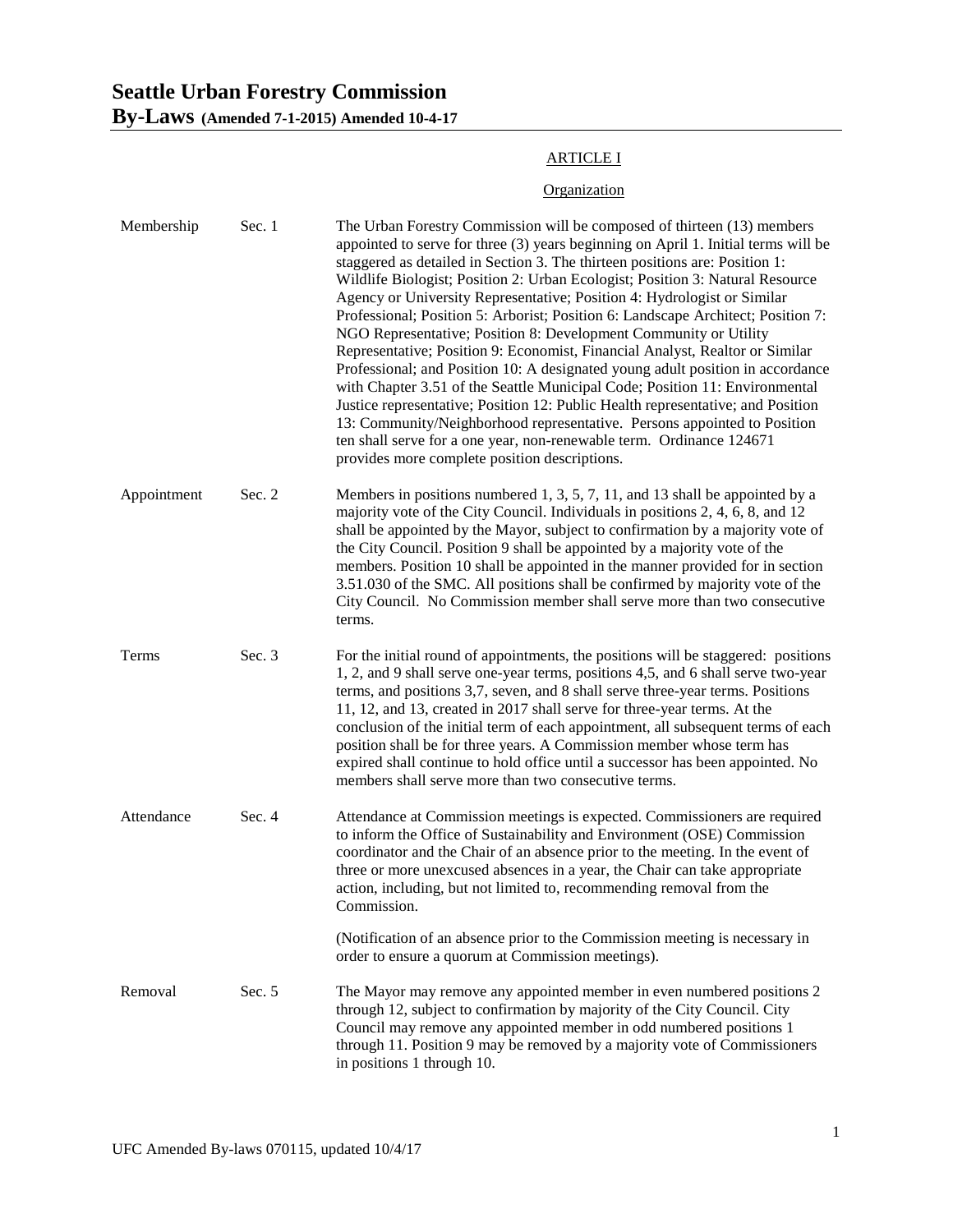| Compensation         | Sec. 6  | Members receive no compensation for service on the Urban Forestry<br>Commission.                                                                                                                                                                                                                                                                                                                                                                                                                                                                                                                              |
|----------------------|---------|---------------------------------------------------------------------------------------------------------------------------------------------------------------------------------------------------------------------------------------------------------------------------------------------------------------------------------------------------------------------------------------------------------------------------------------------------------------------------------------------------------------------------------------------------------------------------------------------------------------|
| Extension of<br>Time | Sec. 7  | Terms may be extended to accommodate scheduling and the confirmation of<br>new Commission appointees.                                                                                                                                                                                                                                                                                                                                                                                                                                                                                                         |
| Vacancies            | Sec. 8  | Vacancies will be filled for unexpired terms in a manner similar to the original<br>appointment.                                                                                                                                                                                                                                                                                                                                                                                                                                                                                                              |
| Officers             | Sec. 9  | A Chair and Vice-chair will be annually elected by vote. The Vice-chair may<br>act in the position of the Chair when the Chair is not available or when the<br>Chair delegates this role to the Vice-chair. If neither is available the role of the<br>Chair can be delegated to another Commissioner.                                                                                                                                                                                                                                                                                                        |
| Duties of Chair      | Sec. 10 | The Chair shall exercise general supervision over the Commission's business<br>and affairs, performing all duties incidental to the office and those required by<br>the Charter of the City of Seattle, law, ordinance, and these by-laws, as well as<br>those duties that are properly delegated by the Commission.                                                                                                                                                                                                                                                                                          |
|                      |         | S/he will preside at all meetings and have those powers generally assigned<br>such an officer. S/he will act as spokesperson for the Commission and as its<br>representative at meetings with other organizations and committees unless such<br>representation is otherwise authorized by the Commission. The Chair may,<br>however, delegate to any Commission member performance of any duties<br>imposed by this section. No pronouncement made as spokesperson or<br>representative will obligate or commit the Commission except as provided by<br>these by-laws or unless authorized by the Commission. |
| Committees           | Sec. 11 | The Commission, by resolution adopted by a majority of Commissioners, may<br>designate or appoint one or more standing or ad-hoc committees, each of which<br>shall consist of two or more Commissioners and may include other individuals<br>to provide specific expertise who are not Commissioners. Such individuals<br>shall have appropriate qualifications and serve in an advisory capacity.                                                                                                                                                                                                           |
| Chair Ex-officio     | Sec. 12 | The Chair serves ex-officio on all committees.                                                                                                                                                                                                                                                                                                                                                                                                                                                                                                                                                                |
| Act as Body          | Sec. 13 | The Commission acts as a body in making its decisions and announcing them.<br>No member may use agency letterhead or speak or act for the Commission<br>without prior authorization from the Chair.                                                                                                                                                                                                                                                                                                                                                                                                           |
| <b>Address</b>       | Sec. 14 | The address of the Commission shall be:                                                                                                                                                                                                                                                                                                                                                                                                                                                                                                                                                                       |
|                      |         | Office of Sustainability and Environment<br>City of Seattle                                                                                                                                                                                                                                                                                                                                                                                                                                                                                                                                                   |
|                      |         | Mailing Address:<br>P.O. Box 94729<br>Seattle, WA 98124-4729                                                                                                                                                                                                                                                                                                                                                                                                                                                                                                                                                  |
|                      |         | <b>Street Address:</b><br>700 Fifth Avenue, Suite 1868<br>Seattle, WA 98124                                                                                                                                                                                                                                                                                                                                                                                                                                                                                                                                   |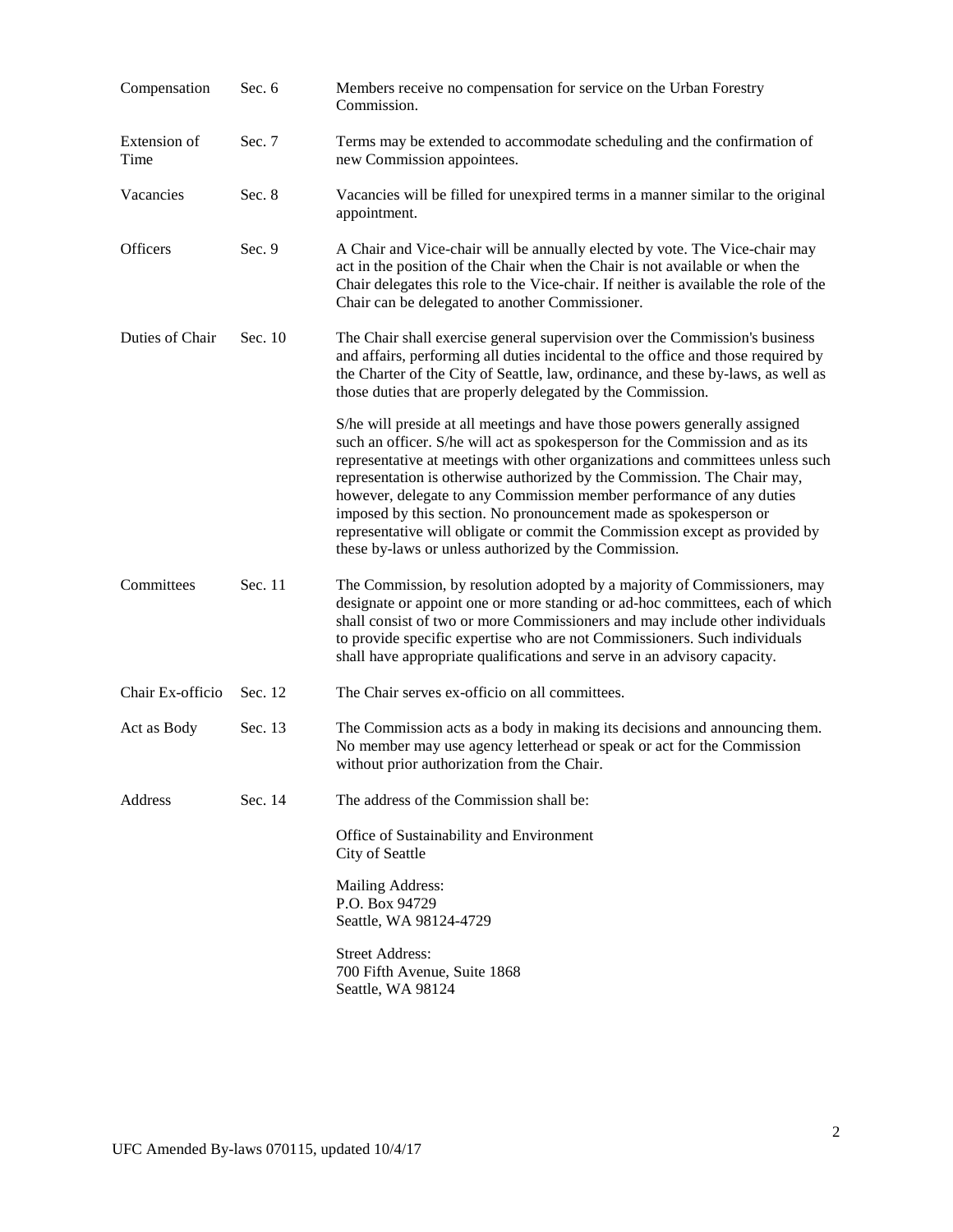## ARTICLE II

### **Meetings**

| <b>Public Meetings</b>                                                 | Sec. 1 | All meetings of the Urban Forestry Commission, except those at which<br>personnel matters will be discussed, will be open to the public.                                                                                                                                                                                                                                                                                  |
|------------------------------------------------------------------------|--------|---------------------------------------------------------------------------------------------------------------------------------------------------------------------------------------------------------------------------------------------------------------------------------------------------------------------------------------------------------------------------------------------------------------------------|
| Meetings                                                               | Sec. 2 | Regular meetings of the Commission will be held on the first and second<br>Wednesday of each month in the Seattle Municipal Tower (room locations may<br>vary). In the event a change in location is necessary, effort will be made to<br>inform the public in advance. Additional meetings may be scheduled as<br>necessary. The City will make reasonable accommodation, upon request, for<br>people with disabilities. |
|                                                                        |        | Special meetings of the Commission may be held whenever and wherever the<br>Commission may determine. The Chair may call such meetings. The Chair will<br>issue such a call upon the request of seven (7) or more Commission members.                                                                                                                                                                                     |
|                                                                        |        | Committee meetings will be held in City offices unless reason exists to hold<br>them at another location. Meetings will be scheduled in advance by the<br>Committee Chair. An agenda will be prepared at the direction of the Chair and<br>in consultation with staff and its substance conveyed to all Commissioners.                                                                                                    |
|                                                                        |        | Commission meetings will comply with requirements of the Open Public<br>Meetings Act (RCW 42.30).                                                                                                                                                                                                                                                                                                                         |
|                                                                        |        | It shall not be a violation of the Open Public Meetings Act requirements for a<br>majority of the Commission members to travel together or gather for purposes<br>other than a regular meeting or a special meeting provided that take no action<br>as defined in the Open Public Meetings Act.                                                                                                                           |
|                                                                        |        | Commissioners may form subcommittees of fewer than five members to<br>participate in discussions with City Departments without triggering Open<br>Public Meetings Act.                                                                                                                                                                                                                                                    |
| Agenda and<br>Notice for<br><b>Public Meetings</b>                     | Sec. 3 | The Chair, with support from staff, will prepare an agenda for each public<br>meeting, prior to the meeting. Additional agenda items may be proposed by<br>any member of the Commission, subject to the approval of the Chair. However,<br>during the meetings, the Commission may only change the agenda with<br>consent of the majority of Commission members present.                                                  |
|                                                                        |        | Commission members will receive notice and agendas prior to each scheduled<br>Commission meeting.                                                                                                                                                                                                                                                                                                                         |
|                                                                        |        | Staff will make reasonable effort to post all meeting notices, current agendas,<br>and available documents noted in the agendas on the Commission website.<br>Staff will maintain a list of interested members of the community and make<br>reasonable effort to send advance notice of scheduled meetings to this list.                                                                                                  |
|                                                                        |        | The Chair may adjust for good and sufficient reason, the regular convening<br>time of meetings and hearings as set forth in these by-laws. Reasonable effort<br>will be made to advise, at least 24 hours in advance of adjusted convening<br>time, each Commission member and the public.                                                                                                                                |
| Request for<br>Advice from<br>Council or<br>Executive<br><b>Branch</b> | Sec. 4 | Requests for a Commission letter, analysis, advice, or recommendation from<br>City Council or Executive Branch will be addressed to the entire Commission.<br>Such requests shall receive priority for placement on the agenda.                                                                                                                                                                                           |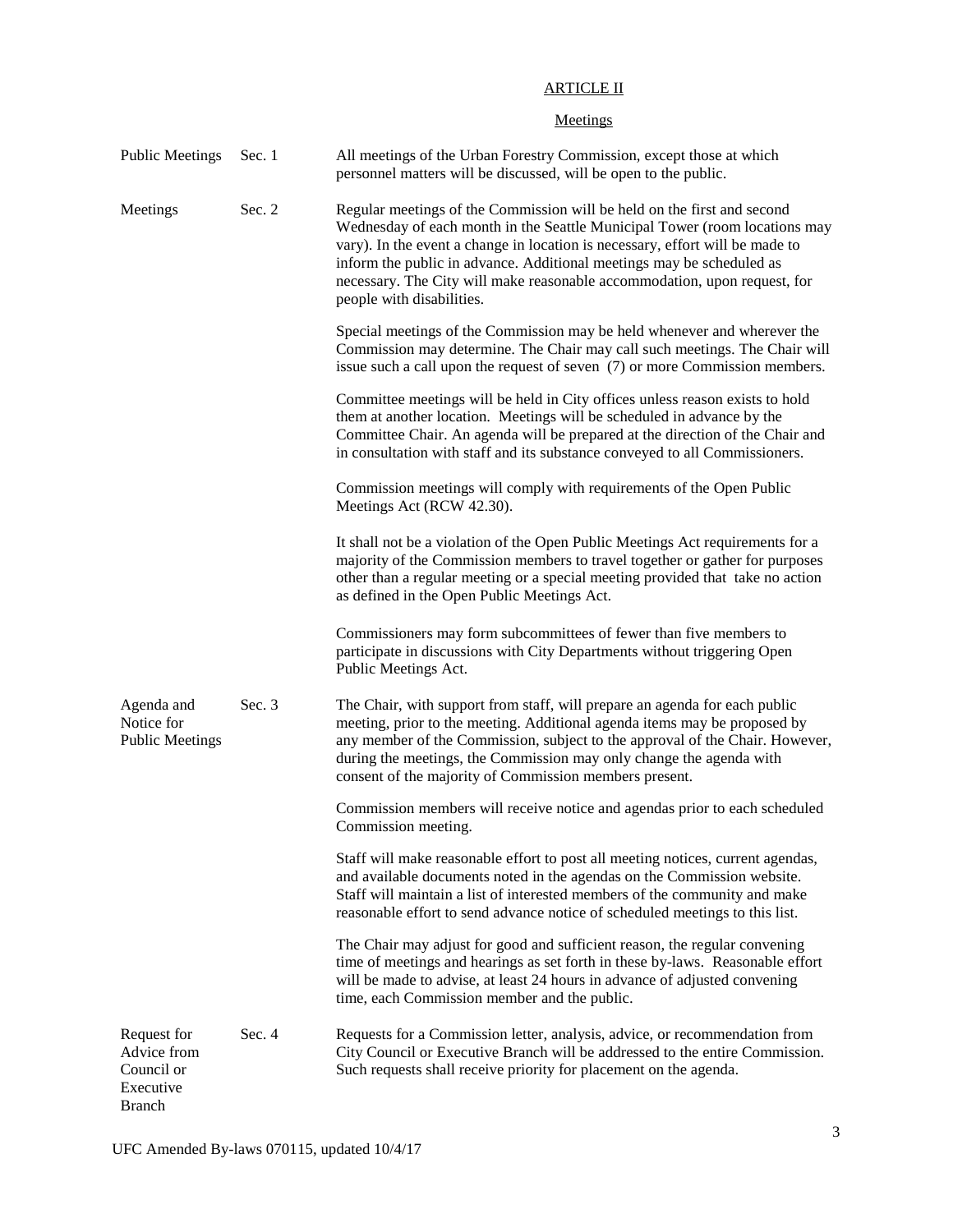| Quorum                | Sec. 5 | A majority of the current members of the Commission constitute a quorum in<br>Commission meetings. In committee meetings, the majority of all committee<br>members are a quorum. Provided there is a quorum, a majority of those present<br>are required to ratify a vote.                                                                                                                                                                                                               |
|-----------------------|--------|------------------------------------------------------------------------------------------------------------------------------------------------------------------------------------------------------------------------------------------------------------------------------------------------------------------------------------------------------------------------------------------------------------------------------------------------------------------------------------------|
| Voting                | Sec. 6 | Each Commission member is entitled to one vote. Provided a quorum is<br>present at the meeting, all Commission action shall require a motion, a second,<br>and a majority vote of members present.                                                                                                                                                                                                                                                                                       |
|                       |        | The Commission will strive for consensus. When consensus is not reached and<br>an action is approved by majority vote, dissenting member(s) may submit a<br>minority report to the Chair. The minority report will be forwarded to the<br>Council, the Executive Branch, and the public along with any letter, analysis,<br>advice, and recommendation or similar submitted by the Commission.                                                                                           |
| Committee<br>Meetings | Sec. 7 | The Commission will offer opportunity for public comment for 15 minutes at<br>regular Commission meetings. Members of the public who desire to speak may<br>sign up on sheets provided by Commission staff at the beginning of the<br>meeting.                                                                                                                                                                                                                                           |
| Public<br>Comment     | Sec. 8 | Public comment can be offered at the beginning and/or the end of each<br>meeting. Public comment can be offered at the beginning and/or end of each<br>meeting. Each speaker will be limited to three (3) minutes. If more than one<br>member of the public from a particular group has requested to speak, the group<br>must select one representative of the group to present the group's view. In such<br>case, the group's representative will be allowed five (5) minutes to speak. |
|                       |        | The Chair will recognize those individuals who signed up to speak and will<br>enforce the appropriate time limits. Speakers should preface their remarks by<br>stating their first and last names, where they live, and where they work. Public<br>comments made at meetings must be related to the issues on the agenda for that<br>meeting. Written comments will also be accepted and should be directed to<br>Commission staff at the Office of Sustainability & Environment (OSE).  |
|                       |        | The Chair has the right to exercise discretion in the implementation of this<br>section.                                                                                                                                                                                                                                                                                                                                                                                                 |
| Protocols             | Sec. 9 | The Commission shall adopt Protocols to guide the Commission's and the<br>Commission's Coordinator work.                                                                                                                                                                                                                                                                                                                                                                                 |
|                       |        | <b>ARTICLE III</b>                                                                                                                                                                                                                                                                                                                                                                                                                                                                       |
|                       |        | Records, Publications, and Reports                                                                                                                                                                                                                                                                                                                                                                                                                                                       |
| Records               | Sec. 1 | All records of the Commission will be open to public inspection.                                                                                                                                                                                                                                                                                                                                                                                                                         |
| <b>Annual Report</b>  | Sec. 2 | The Commission Chair or their designee will annually report to the Mayor and<br>City Council outlining the Commission's goals and objectives, and progress<br>toward achieving them; describing its programs and the amount of business<br>transacted.                                                                                                                                                                                                                                   |
|                       |        | Members of the Commission will be given an opportunity to review the draft<br>of the annual report.                                                                                                                                                                                                                                                                                                                                                                                      |
| Minutes               | Sec. 3 | Minutes of all regular Commission public meetings will be promptly recorded,<br>maintained, posted on the Commission website, and available for public<br>inspection.                                                                                                                                                                                                                                                                                                                    |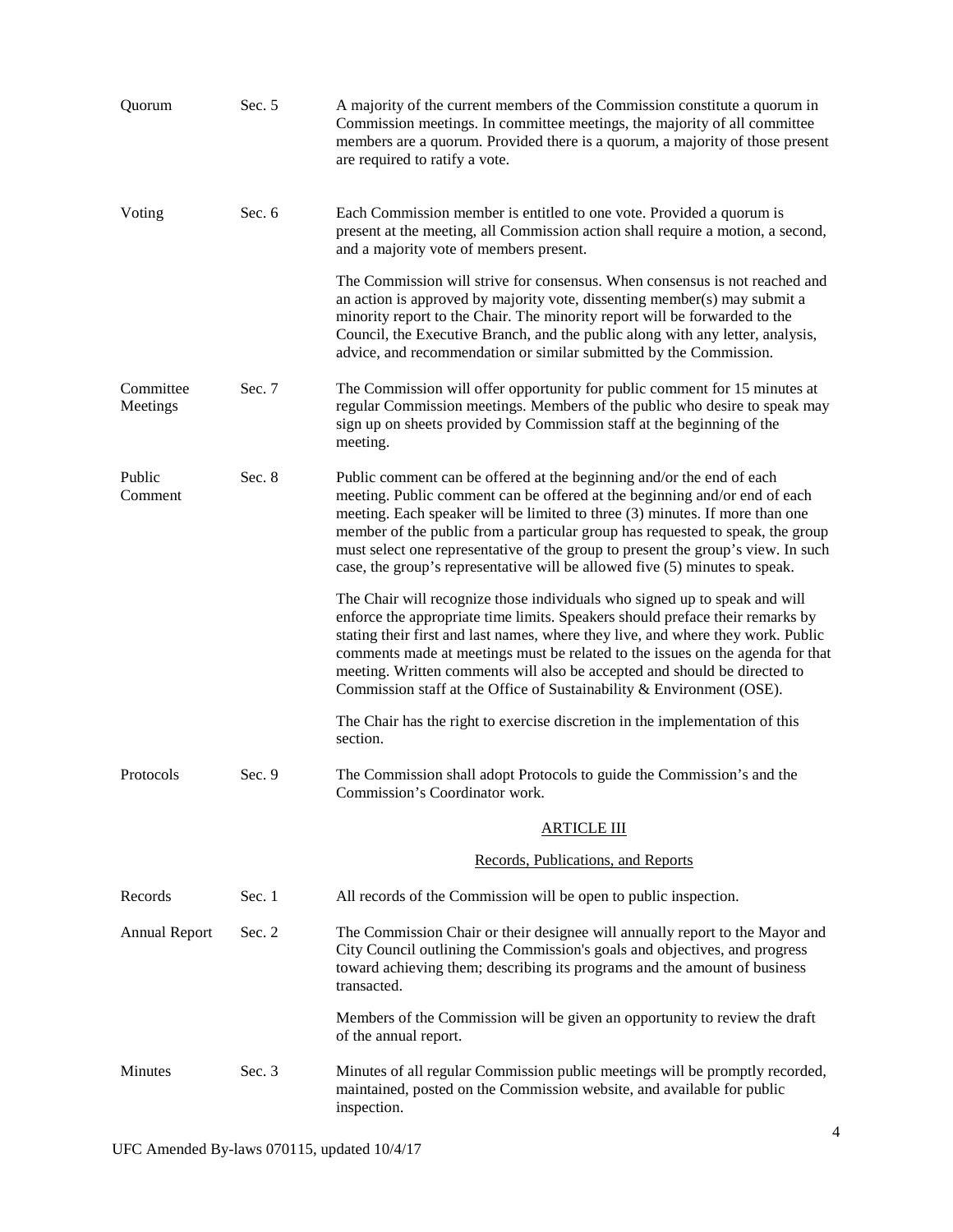Meeting minutes will list the members present and consist primarily of a summary of discussion and record of action taken. Minutes in draft form for any particular meeting will be forwarded to each Commission member prior to the subsequent meeting for appraisal and action/adoption at such subsequent meeting.

#### ARTICLE IV

### Adoption and Revision of By-Laws

| Adoption                                           | Sec. 1 | The Commission will adopt these by-laws for the conduct of its business.<br>Copies of such by-laws shall be made available for public inspection.                                                                                                                                                                  |
|----------------------------------------------------|--------|--------------------------------------------------------------------------------------------------------------------------------------------------------------------------------------------------------------------------------------------------------------------------------------------------------------------|
|                                                    | Sec. 2 | The rules contained in Robert's Rules of Order Newly Revised will govern this<br>Commission in all cases to which they are applicable and in which they are not<br>inconsistent with these by-laws.                                                                                                                |
|                                                    | Sec. 3 | These by-laws, as adopted by the Commission, may be revised or amended at<br>any regular meeting by a vote of at least two-thirds $(2/3)$ of the members of the<br>Commission, provided that notification of such proposed revision or<br>amendment had been made to Commissioners thirty (30) days prior to vote. |
|                                                    |        | <b>ARTICLE V</b>                                                                                                                                                                                                                                                                                                   |
|                                                    |        | Ethics                                                                                                                                                                                                                                                                                                             |
| City Code of<br>Ethics                             | Sec. 1 | The Urban Forestry Commission complies with the provisions of the Seattle<br>Ethics code.                                                                                                                                                                                                                          |
|                                                    |        | Commissioners shall conduct themselves in a manner consistent with the<br>Seattle Ethics code which is appended to these bylaws.                                                                                                                                                                                   |
|                                                    |        | <b>ARTICLE VI</b>                                                                                                                                                                                                                                                                                                  |
|                                                    |        | <b>Coordinator Protocols</b>                                                                                                                                                                                                                                                                                       |
| <b>Urban Forestry</b><br>Commission<br>Coordinator | Sec. 1 | The Seattle Office of Sustainability & Environment Urban Forestry Advisor<br>will serve as the Urban Forestry Commission Coordinator.                                                                                                                                                                              |
| Protocols                                          |        | The Coordinator will follow the Coordinator Protocols adopted by the<br>Commission on 7-1-2015 (enclosed)                                                                                                                                                                                                          |